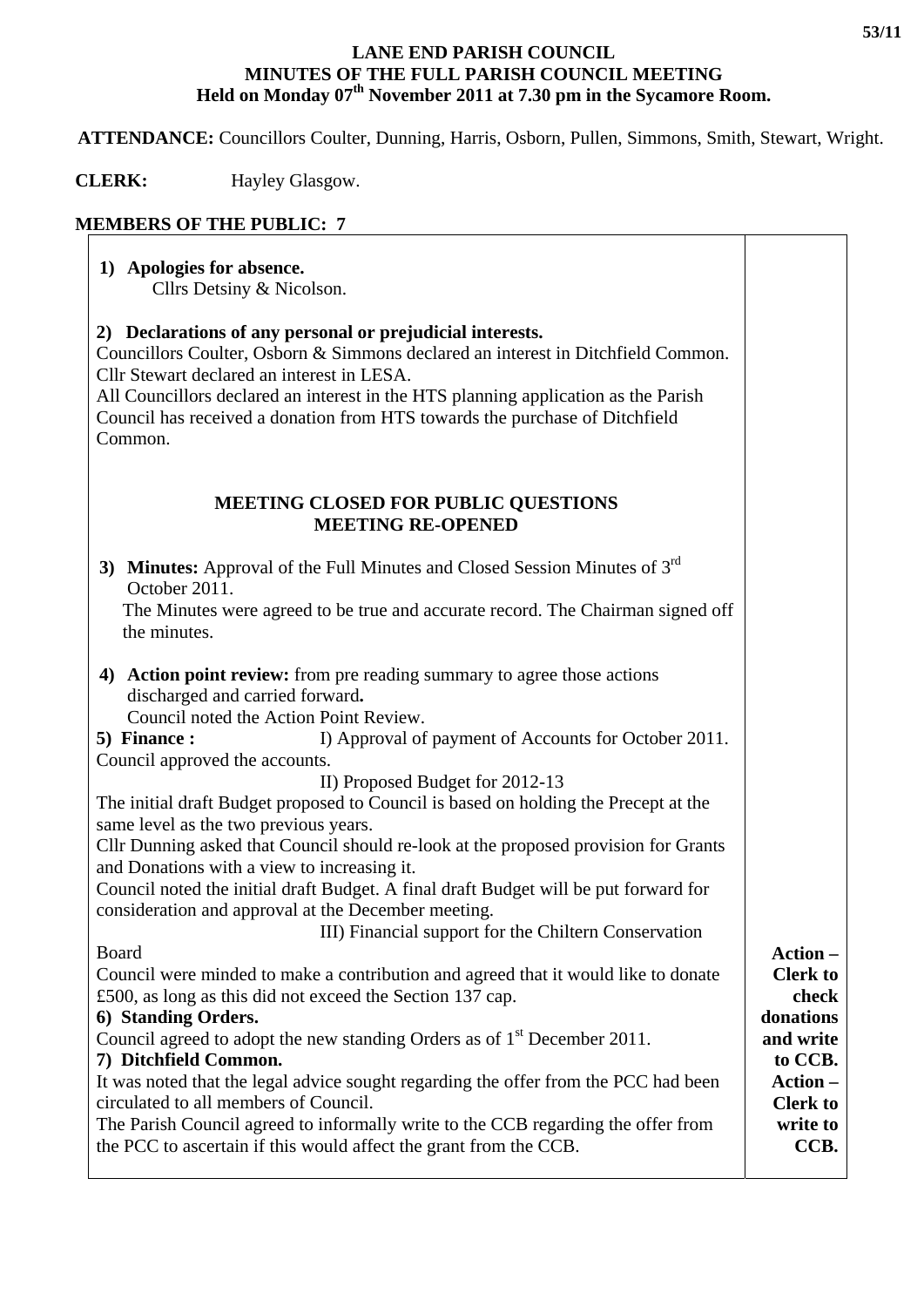| 8) LESA and Playing Fields.                                                              | 54/11              |
|------------------------------------------------------------------------------------------|--------------------|
| Cllr Stewart gave an overview of recent meetings with LESA and outlined a Paper          | Action-            |
| detailing options which have been put forward from the working group.                    | <b>Cllr</b>        |
| Council agreed that priority work to the fence and trees needs to be carried out         | <b>Stewart to</b>  |
| ASAP. The Council has received a proposal and quote from its preferred contractor,       | contact P          |
| Ridgeway Woodlands, which has been developed in association with the Working             | Whipp.             |
| Group.                                                                                   |                    |
| The Clerk advised Council that they should seek at least 3 quotes for both the fencing   |                    |
| and tree work.                                                                           |                    |
| Council noted and thanked the Clerk for the advice. It was however felt that taking      |                    |
| into account the need to take quick and prompt action to solve an immediate problem,     | Action-            |
| the recent considerable difficulties experienced in obtaining quotes for this type of    | <b>Working</b>     |
| work, the valuable advice and guidance provided by the preferred contractor and its      | <b>Group to</b>    |
| track record of satisfactory work and value for money, the contract should be placed     | have               |
| without obtaining further quotes. As such, and in this specific instance, it was agreed  | further            |
| that Council should exceptionally suspend Standing Orders and that the preferred         | meetings           |
| contractor, Ridgeway Woodlands, should be commissioned to undertake the work in          | with               |
| accordance with the proposal and quote it had submitted.                                 | LESA.              |
| The LESA working group had a meeting with LESA on 19 <sup>th</sup> October, Cllr Stewart |                    |
| detailed current Lease arrangements and proposed new Lease arrangements. Cllr            |                    |
| Stewart then detailed the 4 options for LESA and the playing fields that had been        |                    |
| developed by the working party.                                                          |                    |
| The working party proposed to Council that neither Council nor residents would want      |                    |
| to lose the sporting facilities and that Council should therefore adopt a combination    |                    |
| of options $2 \& 3$ . This would mean that Council would confirm its commitment to       |                    |
| retaining this village asset and that it should form a Committee to focus on the future  |                    |
| development of the playing fields and facilities it offers.                              |                    |
| Council endorsed this recommendation and determined that it would take over              |                    |
| responsibility from LESA for the maintenance and grass cutting of the Playing Fields     |                    |
| and that it would reimburse LESA for the £9,000 it had spent on repairing the roof       |                    |
| contingent on this being used to refurbish the existing showers and the work to          |                    |
| undertake this being directly commissioned by the Parish Council                         | Action-            |
| 9) Christmas in the Village                                                              | <b>Clerk to</b>    |
| The start of the Christmas in the Village events will take place at the Lane End         | write to           |
| Village Hall from 6.30pm on Friday $2nd$ December 2011. There will be no charge to       |                    |
|                                                                                          | the pre-<br>school |
| Parishioners attending the event on the Friday evening which is being by the Parish      |                    |
| Council, there will however be a donation box should Parishioners wish to                | about              |
| contribute. The estimated budget required is £300 for the Friday evening event. The      | parking.           |
| Parish Council Christmas working group met with the LEYCC and the Twinning               | Action-            |
| Association, all groups agreed to donate 10% any profit made towards Christmas           | <b>Clerk to</b>    |
| lights being purchased for the High Street for Christmas 2012. The LEYCC and the         | write to           |
| Twinning Association will be holding Christmas events throughout the day on              | LEYCC.             |
| Saturday 3 <sup>rd</sup> December.                                                       | Action-            |
| Council approved a budget of £300 for the Friday evening event.                          | <b>Clerk to</b>    |
| 10) Clerk's report.                                                                      | progress           |
| Council noted the report.                                                                | grass              |
| 11) Invitations to Meetings, Correspondence & Reports received.                          | cutting            |
| Correspondence received from a Parishioner was moved to Closed Session.                  | tender.            |
| Council noted the report.                                                                |                    |
| 12) Matters raised by Councillors.                                                       |                    |
| Cllrs Osborn and Simmons raised issues and concerns relating to car parking in the       |                    |
| village generally and the Village Hall car park specifically.                            |                    |
| Cllr Smith advised that she will be stepping down from the LEYCC Committee.              |                    |
| Cllr Coulter raised the issue of the grass cutting contract which has currently been     |                    |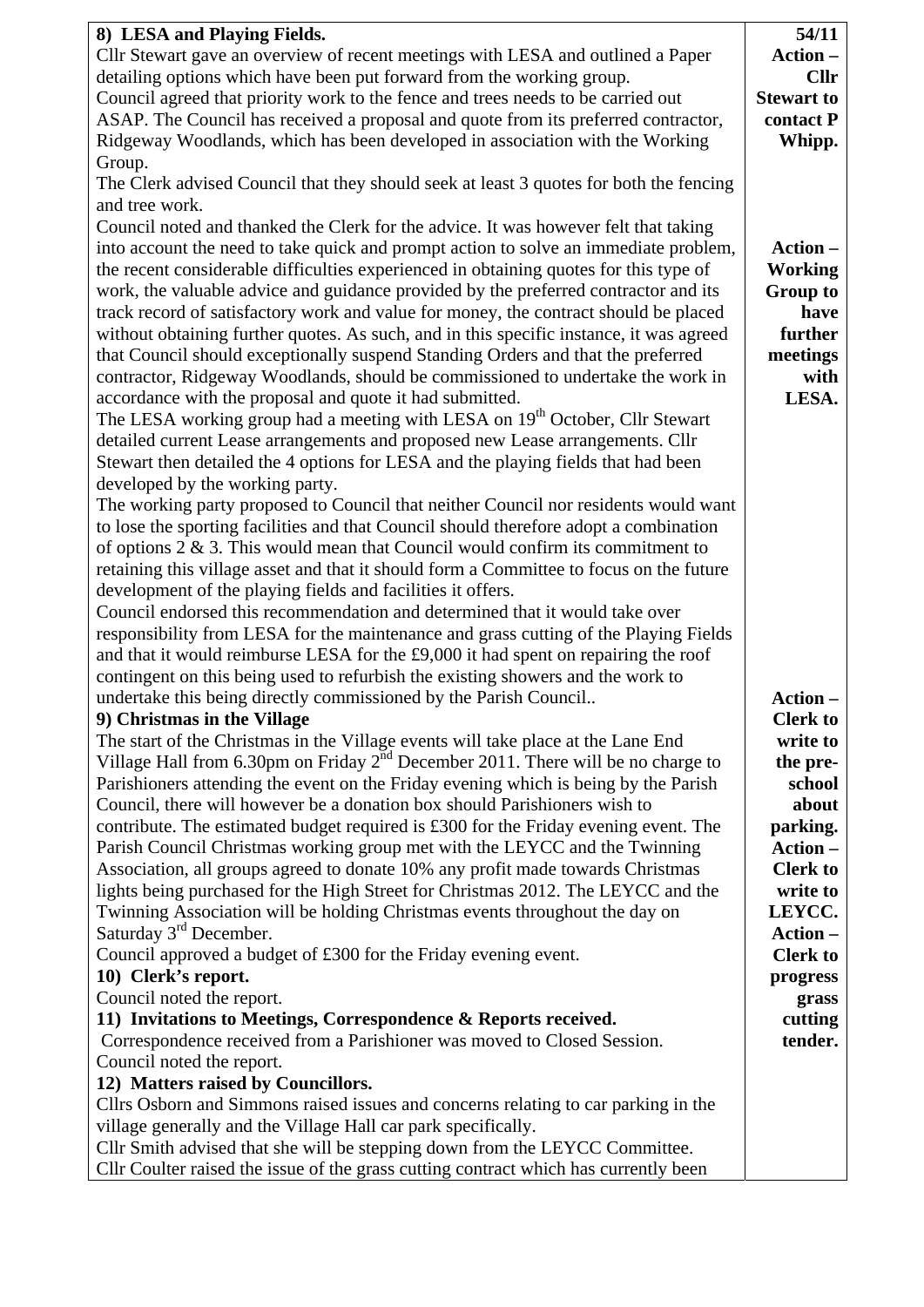| awarded to D Rooke. This is now the 3 <sup>rd</sup> year of the contract and the Parish Council                                                                    | 55/11           |
|--------------------------------------------------------------------------------------------------------------------------------------------------------------------|-----------------|
| will need to go through a re-tendering process. It was agreed that the Lane End                                                                                    | Action-         |
| Playing Fields should be included. Clerk to action the tender process, identify                                                                                    | <b>Clerk</b> to |
| contractors and put forward tenders submitted to the PC in January/February.                                                                                       | submit          |
| 13) Planning: To consider new applications and receive Wycombe District                                                                                            | planning        |
| <b>Council Decisions and Appeals</b>                                                                                                                               | comments.       |
| <b>New Applications</b>                                                                                                                                            |                 |
| 11/07419/CTREE - HTS Management Centre, Church Road, Lane End -                                                                                                    |                 |
| Fell Oak Tree (T725).                                                                                                                                              |                 |
| No objection.                                                                                                                                                      |                 |
| 11/07424/FUL - HTS Management Centre, Church Road, Lane End -                                                                                                      |                 |
| Construction of single storey front extension to Wycombe Court building to provide                                                                                 |                 |
| new reception, sales office & toilets.                                                                                                                             |                 |
| No objection.                                                                                                                                                      |                 |
| 11/07410/FUL - Springbank House, High Street, Lane End - Redevelopment for                                                                                         |                 |
| mixed use residential and commercial purposes comprising 42 dwellings (2 x 1 bed                                                                                   |                 |
| flats, 7 x 2 bed flats, 25 x 3 bed houses and 8 x 4 bed houses) (including affordable                                                                              |                 |
| units) and 1,091 sq m of B1, B2 OR B8 commercial floor space together with revised                                                                                 |                 |
| access to Marlow Road, new access to Simmons Way, new pedestrian footpath link                                                                                     |                 |
| and landscaping.                                                                                                                                                   |                 |
| The Parish Council were minded to support the application in principle as it had with                                                                              |                 |
| the last application. There were however some points that needed to be clarified                                                                                   |                 |
| regarding the commercial element and the footpath. Cllrs Coulter, Stewart, Smith and                                                                               |                 |
| Simmons were going to meet on site and contact Ashill Developments for<br>clarification on some of these points of detail before finalising a proposed response.   |                 |
| Council were happy for the response agreed by this group to be formally submitted                                                                                  |                 |
| on behalf of the Full Council.                                                                                                                                     |                 |
| 11/07445/TPO – The Beeches, Park Lane, Lane End – Crown reduction of lateral                                                                                       |                 |
| spread and crown cleaning, removal of dead and crossing branches in one Cooper                                                                                     |                 |
| Beech Tree (T1).                                                                                                                                                   |                 |
| No objection.                                                                                                                                                      |                 |
| <b>Decisions</b>                                                                                                                                                   |                 |
|                                                                                                                                                                    |                 |
| 18/10/2011<br>Ref: 11/06948/FUL Decision: Application Permitted Date                                                                                               |                 |
| Address: Stone House High Street Lane End Buckinghamshire HP14 3ER                                                                                                 |                 |
| Proposal: Change of use from B1(a) offices to veterinary practice                                                                                                  |                 |
|                                                                                                                                                                    |                 |
| <i>Ref:</i> 11/06806/FUL<br><b>Decision: Application Permitted Date</b><br>19/10/2011                                                                              |                 |
| Address: The Cottage Wheeler End Common Wheeler End Buckinghamshire HP14<br>3NL                                                                                    |                 |
| Proposal: Householder application for replacement of existing flat-roof to rear                                                                                    |                 |
| dormer with a pitched roof & replacement of existing flat-roof to garage with a                                                                                    |                 |
| pitched roof and lime render to gabled ends of garage roof.                                                                                                        |                 |
|                                                                                                                                                                    |                 |
| Ref: 11/07194/MINAMD<br><b>Decision: Application Refused Date 21/10/2011</b>                                                                                       |                 |
| Address: The Old Cottage Frieth Road Frieth Buckinghamshire RG9 6PU                                                                                                |                 |
| Proposal: Proposed non-material amendment to permission for erection of detached<br>double garage and carport granted under householder planning ref 07/06669/FUL. |                 |
| Ref: 11/06887/FUL Decision: Application Permitted Date<br>30/09/2011                                                                                               |                 |
|                                                                                                                                                                    |                 |
| Address: 27 Beech Avenue Lane End Buckinghamshire HP14 3EQ                                                                                                         |                 |
| Proposal: Householder application for erection of conservatory to side.                                                                                            |                 |